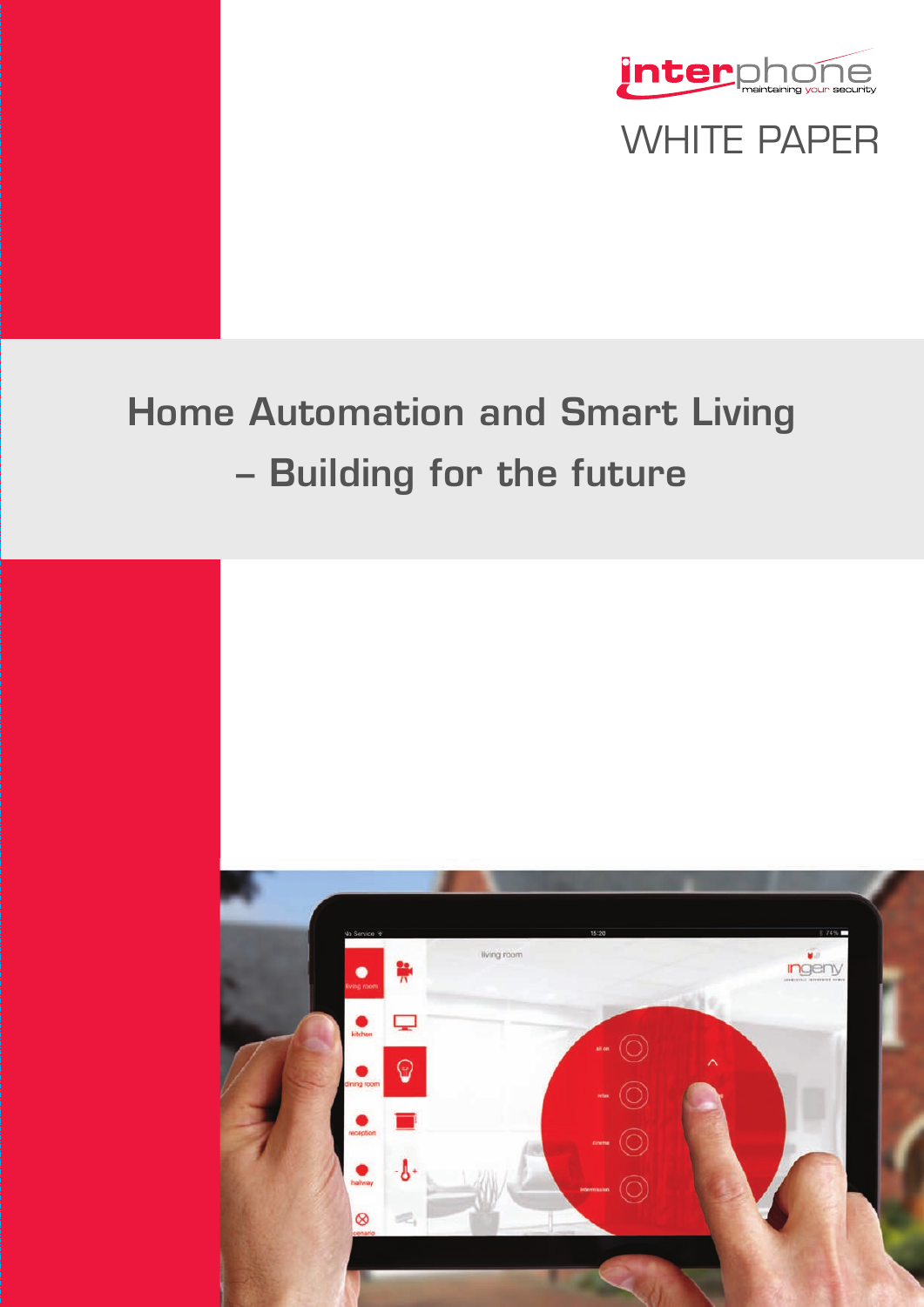# Home Automation

*Home Automation (HA) is moving steadily on its way towards becoming the norm, rather than the exception, for new properties. Its progress may not be as fast as some technophiles have been predicting – but it remains a much more plausible scenario than that of the 'household robot' which regularly surfaces in the media.*

*High speed wi-fi is now standard, most people have smartphones and ranges of internet-connectable products are entering the market. By 2020, most people in the UK will have smart energy meters and thermostats, with appliances such as fridges connected to them to ensure more efficient energy use.*

*Connection and communication are the underlying principles of HA and, once in place, offer expanding possibilities. With inevitable progress in technology, systems will become progressively easier to use and more affordable for the less affluent. Not least important. HA has the potential to save householders money – a major asset given the likelihood of future energy price rises.*

*The main attraction lies in the ability to deliver sophisticated and efficient overall management of the home itself, the electrical equipment that operates inside it, and daily household needs ranging from internal and external security to home entertainment. For all of these, it offers the time-and cost-saving benefit of centralised and personalised control – internally or, via the internet, remotely. It can also support applications destined to meet specific needs, such as those of the elderly and disabled – including people living in sheltered housing. It can give them a better quality of life and make them less dependent on carers or likely to go into institutional care.*

*Typical examples of benefits over and above the standard control features include personal activity and health monitoring, sending automatic SOS calls in emergencies, and giving safety-critical important reminders, for example, to turn off an oven or centrally lock all doors.*

### **growing demand**

HA is now seen as an integral element of the growing 'Internet of Things' (IoT) and 'Smart Living' agendas. UK buyers and renters are going to be looking for significant elements of HA in standard, not just high-end, homes and expecting developers and housebuilders to be able to offer relevant products.

The construction industry can therefore expect requests for detailed information on HA options from its clients – both the prospective buyers of new properties and the residential developers of multiple dwelling units. In turn, it will be looking to experienced system integrators for reliable and up-to-date technical and practical advice on meeting HA specifications.



The full implementation scenario can involve the strategic planning in and installation of sensors and communications links for, among other things detection of and reaction to suspected intrusion or gas or water leaks. the movement of people (or its absence), changes in temperature or daylight levels, and the management of domestic electrical appliances such as fridges and washing machines, pet feeders during owners' absences and the operation of home entertainment.

# *By 2020, most people in the UK will have smart energy meters and thermostats*

The implications for the building process include the identification of appliance models with satisfactory levels of embedded computing power and memory.These will increasingly be able to communicate with the occupier (and each other) via channels that are wholly or largely wireless – minimising the impact on the built form of the dwelling, not least when it comes to subsequent upgrades and retrofits.

At a more basic level, with mobile devices such as tablets using specialised apps to display the status or activity of home features, and then control them, wall pads for attachment just inside doors are a helpful and minimal-cost feature, indicating builder awareness.

The Institution of Engineering and Technology sees the impact of HA on domestic lifestyles being as far ranging as was that of factory automation on industry, with the benefits trickling down to be available eventually to all sectors of society.

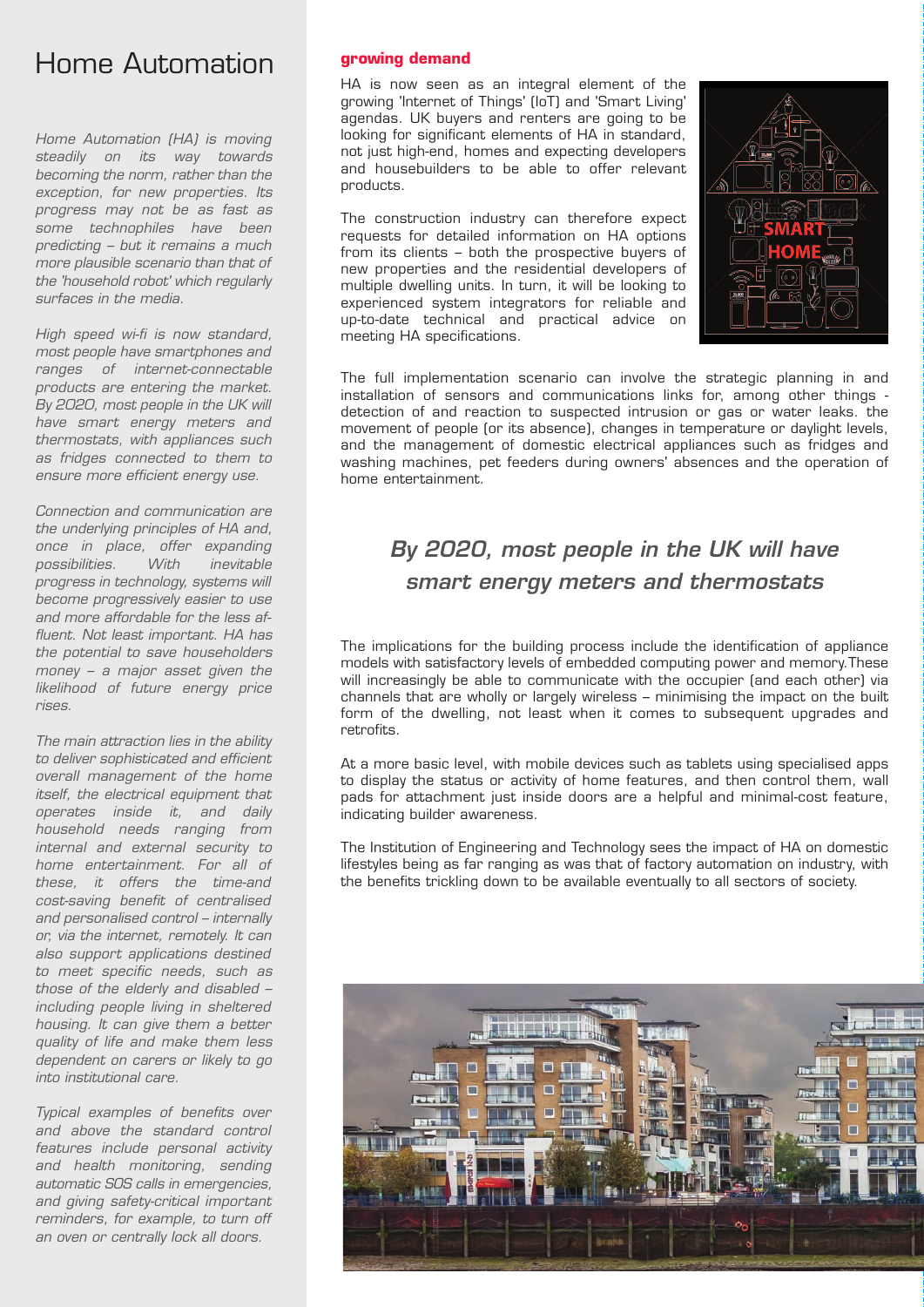- **The growing availability of 'smart' household appliances**
- **Better-quality cable and cellular communications**
- **The fact that, in this age of mobile computing, a wireless router for internet access already exists in most homes in the developed world**
- **Greater operational simplicity, via smartphone and tablet connectivity**
- **Greater affordability, thanks to developments in technology that are opening up new markets.**

### **the construction industry**

For housebuilders and developers, it is a market priority to present themselves as being always abreast of the most up-to-date technologies as these become available for installing in new homes. They are driven, as the Home Builders Federation (HBF) puts it, "by a determination to provide what customers want".

The HBF is confident of its members' awareness of the potential of HA systems. But it stresses that it will always require these to have been tried, tested and approved by relevant certification bodies, before being incorporated into new homes. A qualified HA system integrator will be able – ideally at the initial planning and design stages – to ensure that reliable evidence of performance is available.

The HBF's Technical Group already recognises HA as a key area for continuing examination, and may at some point decide to set up a specialist working group to look at it in more detail. The HBF will also want to be involved in any national policy initiatives, such as the wider SMART Living agenda which the Royal Institute of British Architects want the government to commit itself to.



#### **standards and guarantees**

As with any emerging technology, robust standards are critical to ensure interoperability between successive ranges of products and to avoid the risk of lock-in to any individual manufacturer as more competitive models reach the market or upgrading becomes necessary. Until recently, the effective integration of HA components has presented something of a challenge for the construction industry.

This has been largely due to the lack of cost-effective, open and standardised means of communication with and between components. As a result, HA systems have tended to be expensive – and often over-dependent on manufacturer lock-ins. But, in one important step forward, large-scale HA standardisation activity is already under way among major domestic equipment manufacturers across Europe, with the aim of ensuring that their equipment is reliable and compatible. Parallel initiatives in other areas are on the way.

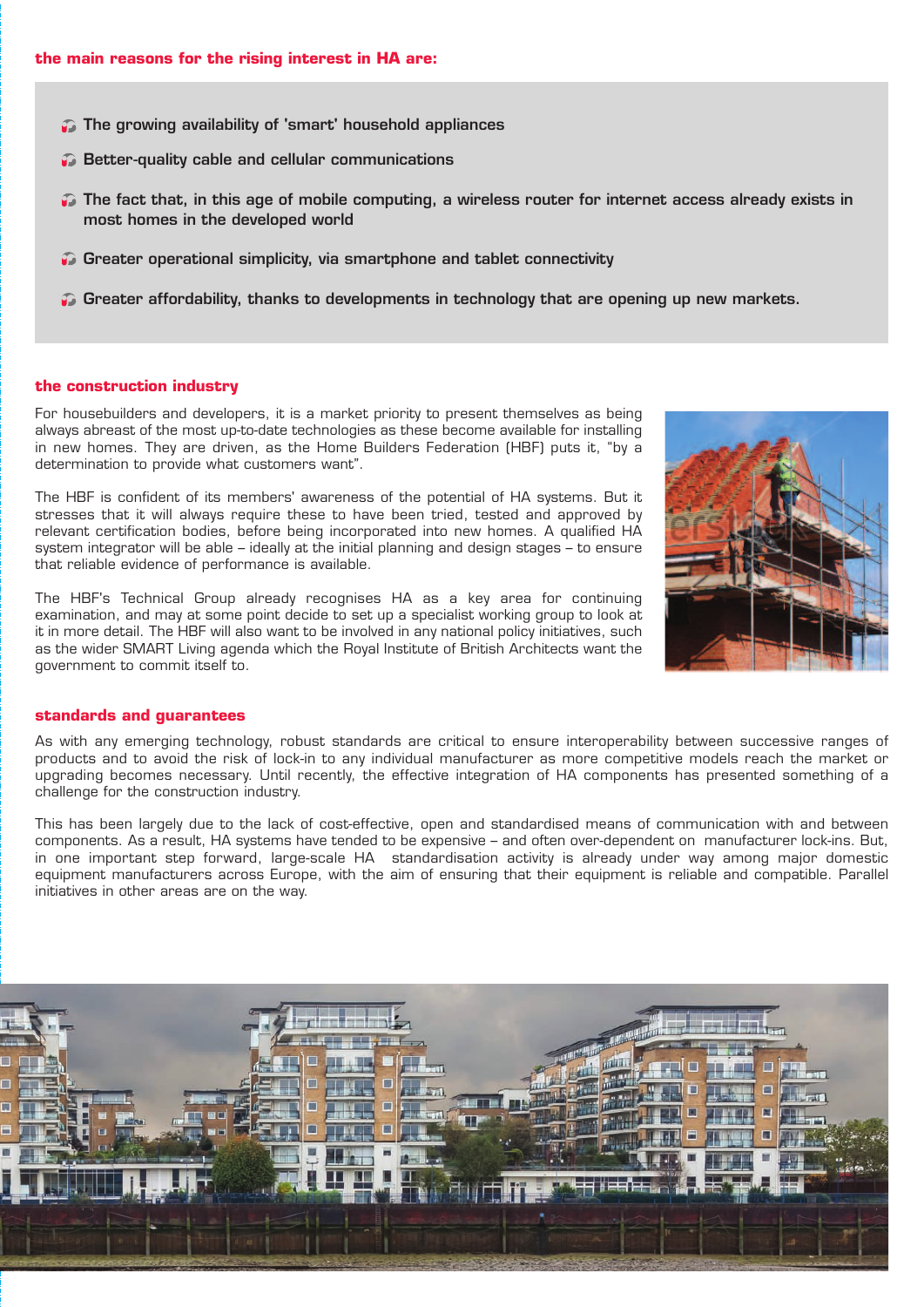# *Large-scale HA standardisation activity is under way among major domestic equipment manufacturers across Europe*

The harmonisation of relevant standards and system 'architectures' (means of coordinating individual components) in the IoT sphere as a whole is seen as critical for growing the market for specific sectors such as HA, by giving specifiers and builders the confidence that they need.

Across the construction industry, quality and guarantee schemes are already expanding to take HA into account. A good example is the Building Research Establishment (BRE)'s new Home Quality Mark (HQM) initiative – an integral part of its established BREEAM family of quality and sustainability standards. Introduced to give people buying or renting new homes the assurance that these will be well designed and built, as well as cost effective to run, the HQM also aims to offer housebuilders an authenticated way of demonstrating product value and achieving marketplace differentiation.

BRE has introduced the new system to meet the needs of developers who have found it difficult to convince a house buying public that is increasingly sceptical about marketing information of the accuracy of claims of, for example, lower energy costs and better sound insulation. With HA involving more complex technology, the HQM process will be all the more important.

BRE has been developing it jointly with partners from the both the private and social housing sectors, using 'study sites' as practical testbeds. In a specific acknowledgement of the growing role of HA, these include a 50-unit scheme in Hampshire – of 30 standard and 20 affordable homes – where the developer has built in from the outset the digital connectivity needed to support HA functions.

> *Home Quality Mark aims to offer housebuilders an authenticated way of demonstrating product value and achieving marketplace differentiation*

BRE is using the resulting information to refine its HQM scoring system and indicators.There are explicit criteria for housebuilders wanting to take advantage of the accreditation: for example, the expectation that the resulting new home will be fully functional from the moment that the occupier moves in.

Delivering on this commitment will demand robust checking and commissioning of all internal systems, including those for HA, through a pre-agreed commissioning strategy and testing programme, for which the input of an experienced system integrator will be invaluable.

The new occupier also needs to be confident of their ability to operate their new home.The HQM process explicitly requires project team support in giving them a practical understanding of all the home systems and their controls; accessible methods of monitoring their performance, for example in terms of energy usage; and clear information on their maintenance needs.

### **the basis of this fulfilment is:**

- **The requirement for knowledge sharing to enhance understanding and cooperation between the entire project team and the developer or householder client, supported by**
- **Efficient and effective communications between all those involved in its procurement.**







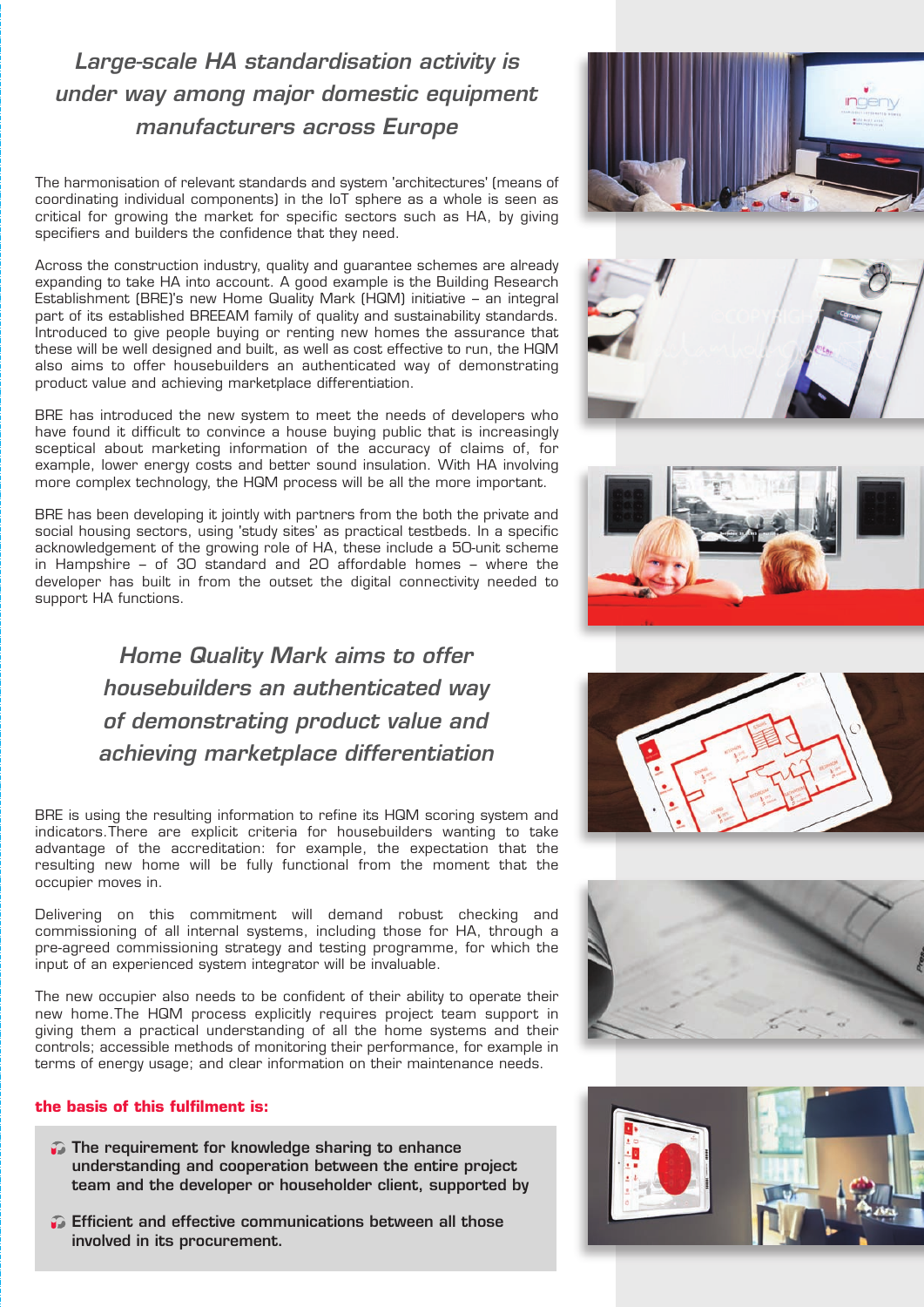





Automated and effective domestic security is integral to a comprehensive HA installation. This whole concept has, in fact, developed largely from the core infrastructure of intercom systems allowing audio and video communications between entrances and as many rooms as necessary.

Since these systems typically came with links to telephones and TV sets for monitoring of entry cameras, the necessary communications links for full-scale HA were already available.

Relevant security applications include central locking of outside doors and windows, monitoring suspicious movements around or inside the property via motion sensors and communicating alerts as necessary, and simulating the occupation of an empty home by automatically adjusting lighting or window curtains or shutters. Sensors can also detect hazards such as leaks of water or gas, or fire risks, and trigger warnings for remote pickup.

As the HA concept has become more sophisticated, it has predicated the incorporation of adequate safeguards and data encryption levels to protect systems from being hacked from outside to capture profiles of homeowners' habits and routines. High-level security is also vital when the range of control systems extends beyond the home itself, for example through wifi links or connections with the internet.

The ultimate solution lies in making the entire IoT concept highly resilient against attacks and introducing automatic fail-safe defaults to temporary manual operation when necessary.

## **costs and savings**

The initial costs of HA are those of the components and their custom installation. Ongoing costs include those of electricity to run the control systems, the maintenance of these and of their network connections, and eventual upgrades as standards advance.

In terms of cost benefits, inbuilt communication between an HA system and the national grid can enable 'green automation'- or 'demand response'-based energy management strategies, enabling the householder automatically to defer energy use to low-cost periods. For example, they can take advantage of higher output from installed solar panels in the middle of the day to run washing machines automatically'.

HA systems are now being seen as integral components of the 'smart grid' concept that combines usage data with energy resource price and availability movements.

In 2014, the European Parliament and Council of Ministers adopted EU Directive 2014/61 on measures aimed at reducing the costs that are limiting the desired roll-out of high-speed electronic communications networks, a major part of these costs being attributable to '. inefficiencies in the roll-out process'. In Article 08, it requires Member States to ensure that all newly constructed buildings at the end-user's location, for which applications for building permits have been submitted after 31 December 2016, are equipped with a high-speed-ready in-building physical infrastructure, up to the network termination points.

The same obligation applies to major renovation works for which applications for building permits have been submitted after 31 December 2016; while multi-dwelling buildings newly-built or subject to major renovation under permits submitted after the same date must be equipped with an access point.The Directive defines this physical infrastructure as including, for example, mini-ducts and access points convenient for the use by public communications network operators.